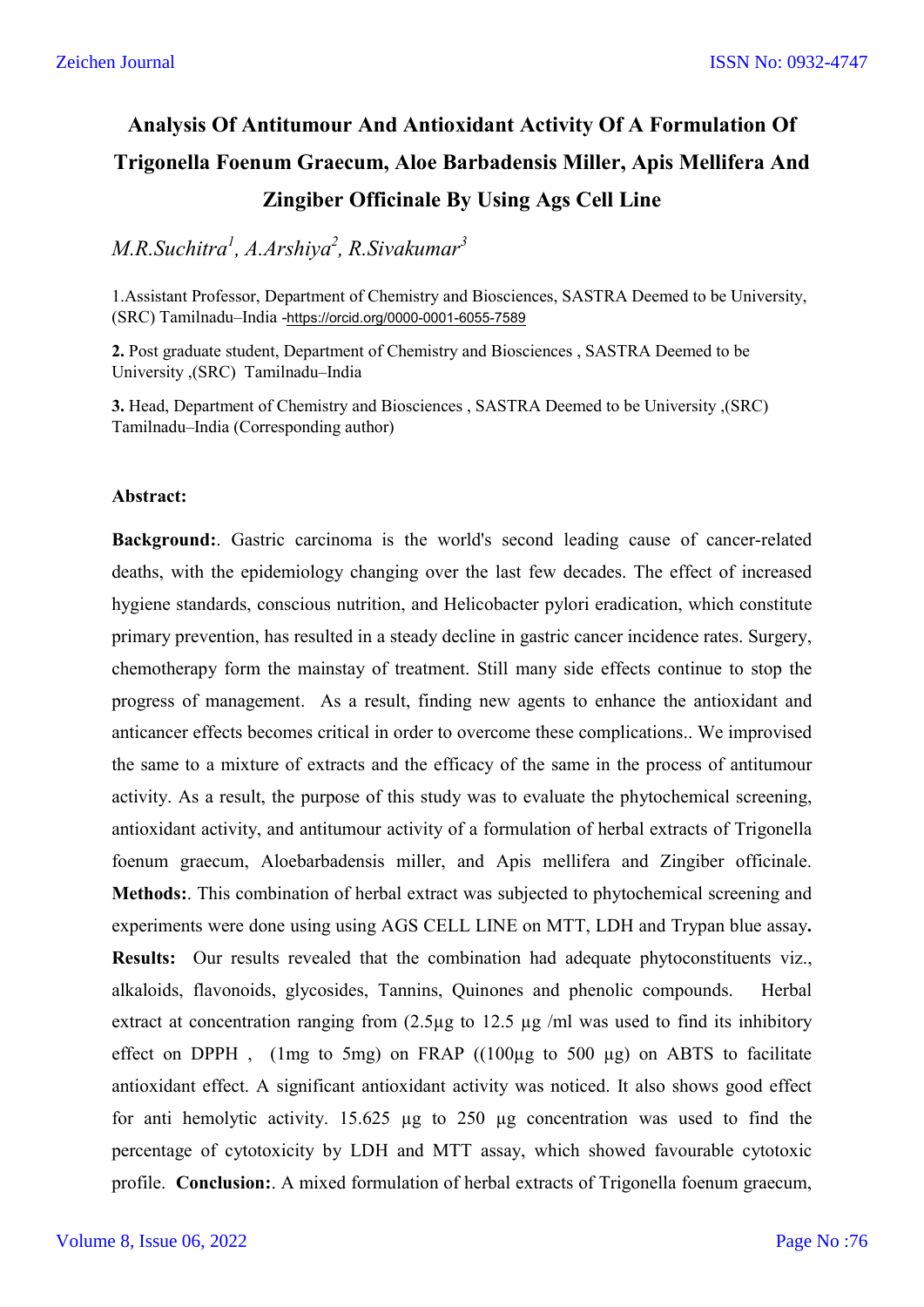Aloebarbadensis miller, and Apis mellifera and Zingiber officinale had collaborative phytoconstituents and more than individual contents. This mixture had antioxidant and anticancer activity on AGS cell lines. We accept that the anti-tumour effect was not compared with individual contents. This is the first such report of herbal mixtures.

**Keywords:** cancer stomach , herbs, trigonella, apis, zingiber , AGS cell line

#### **Introduction:**

Gastric cancer is still one of the most common and lethal cancers in the world, particularly among older men. According to GLOBOCAN 2018, stomach cancer is the fifth most common neoplasm and the third most lethal cancer, with an estimated 783,000 deaths in 2018. Gastric cancer incidence and mortality vary greatly by region and are heavily influenced by diet and Helicobacter pylori infection. While advances in the prevention and treatment of Helicobacter pylori infection have reduced the overall incidence of gastric cancer. Innumerable chemotherapy options are available.<sup>1</sup> These side effects may confuse the original disease progression. Hence herbal extracts may come into play. *Trigonella Foenum-Graecum* otherwise known as fenugreek has been used for multiple illness including diabetes<sup>2</sup>. *Aloe barbadensis miller* originates from the Arabian Peninsula but it grows wild in all around the world. It will accelerate wound healing and it also contains antioxidant and antibacterial properties. Honey is an antioxidant and gastric softening agent. *Zingiber officinale* is widely used as a folk medicine and spice and it is a flowering plant. It has many powerful medicinal properties that can treat many forms of nausea, morning sickness and help in weight loss.<sup>3,4</sup> It will lower the blood sugars and help to treat osteoarthritis. We have tried a combination of herbal extracts to find out the anti-oxidant and anti-cancer activity of the combination.

#### **Aims and objectives:**

The present study is to investigate the phytochemical constituents, Antiulcer and Antioxidant activity of the formulation of *Trigonella Foenum Graecum, Aloe Barbadensis Miller, Apis Mellifera* and *Zingiber Officinale* using AGS cell line.

# **Materials And Methods:**

Trigonella foenum graecum, Aloebarbadensis miller, Apismellifera and Zingiber officinale are purchased from Trichy, Tamil Nadu, India. AGS ulcer cell lines were purchased from The National Centre for Cell Science (NCCS), Pune. The collected sample Trigonella foenum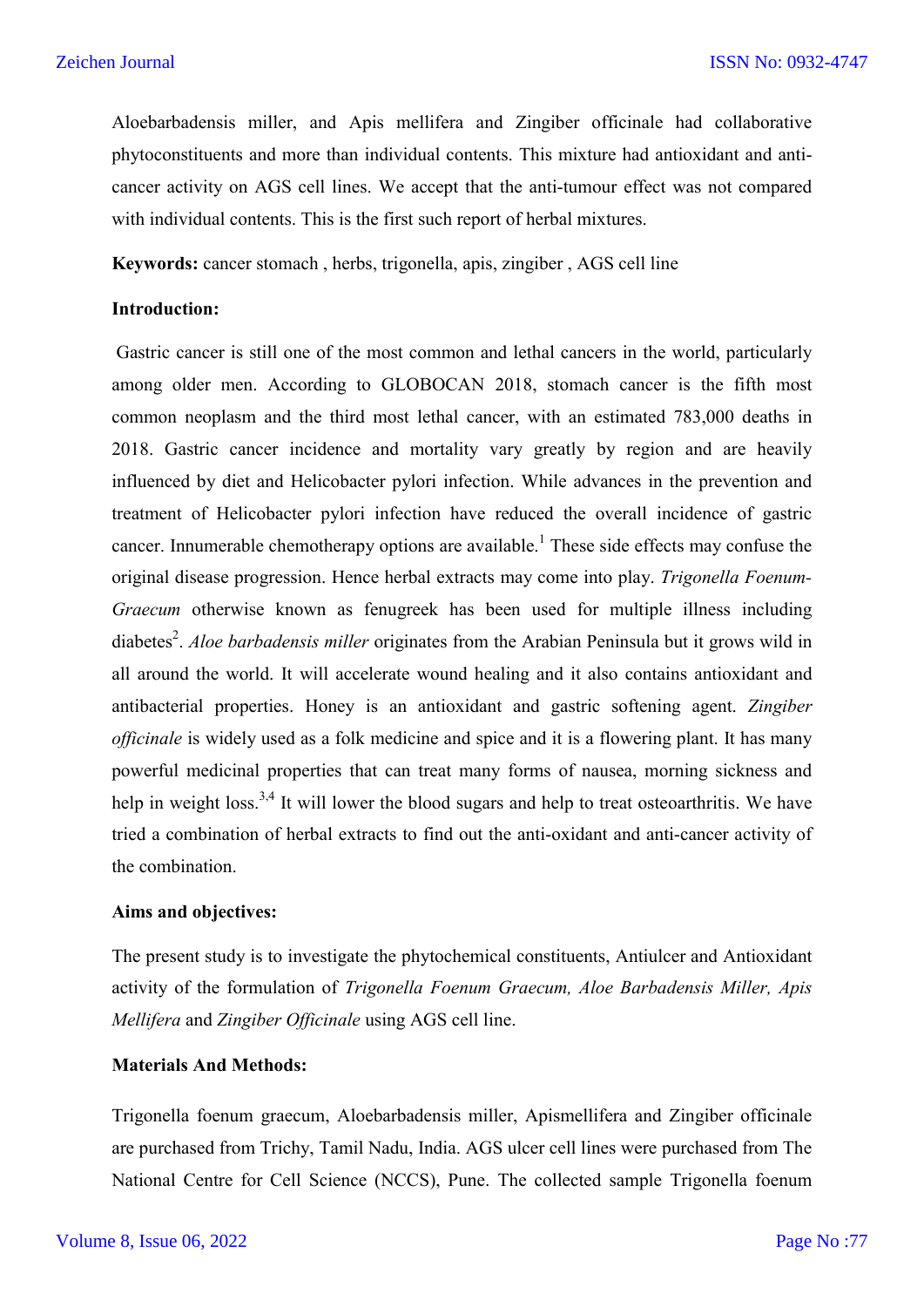graecum is finely powdered, the Zingiber officinale, Aloebarbadensis miller was washed peeled and crushed with pestle and mortar and it was filtered through filter paper and the pure extract was taken. Preliminary phytochemical screening of various extracts and test sample was carried out as per the standard textual procedure. Then all the four samples were mixed thoroughly in the ratio of 4:3:2:1 and stored in an air tight container. The antioxidant activity was assessed by .2, 2-Diphenyl-picrylhydrazyl (DPPH) FRAP and ABTS assays as per the described and established methodology<sup>5,6,</sup> The antihemolytic assay was measured based on the erythrocyte hemolysis. The decrease in absorption was read at 410nm.

Cytotoxic activities of plant extract on AGS cells were studied by Trypan blue method<sup>7</sup>. The tumor cell line was cultured in culturing flask it was trypsined and transferred in centrifuge tube for centrifugation at 2500 rpm for 5 minutes. After centrifugation the cells are separated at the bottom and supernatant at the bottom was discarded. Then 2 ml of media is added and mixed well. Different concentrations of the plant extract were incubated at  $37^{\circ}$ C for 3 hours. The cell number was determined using a hemocytometer and adjusted to 1 x 10 4 cells /0.5 ml. For the cytotoxicity assay, 0.5ml of cell suspension was transferred into each 6 well plate and incubated for 24 Hrs at CO2 incubator. Then added 0.5 ml different concentrations of the extracts  $(100 - 500 \text{ µg/ml})$  were added to each well and incubated for 3 Hrs. Then, in each well, 0.5 mL trypsin is added and incubated for 5 minutes. Then, in an isotonic solution, 20l of 0.2 percent Trypan blue dye is added. The medium without the plant extract worked well as a control. A hemocytometer was used to count the number of viable (unstained) and nonviable (stained) cells. Percentage of Growth Inhibition = Total cells counted – Total Viable Cells / Total cells counted x 100

The MTT (3-(4, 5-dimethylthazolk-2-yl)-2,5-diphenyl tetrazolium bromide) assay and the Lactate Dehydrogenase assays were also done on the extract of the mixture as per described protocols.

#### **Results:**

Phytochemical screening was performed on extracts of Trigonella foenum graecum, Aloebarbadensis miller, Apismellifera, and Zingiber officinale. Pure extracts of each constituent in the formulation were used for the phytochemical analysis. Table 1 displays the phytochemical properties of Trigonella foenum graecum, Aloebarbadensis miller, Apismellifera, and Zingiber officinale extracts, indicating the presence or absence of major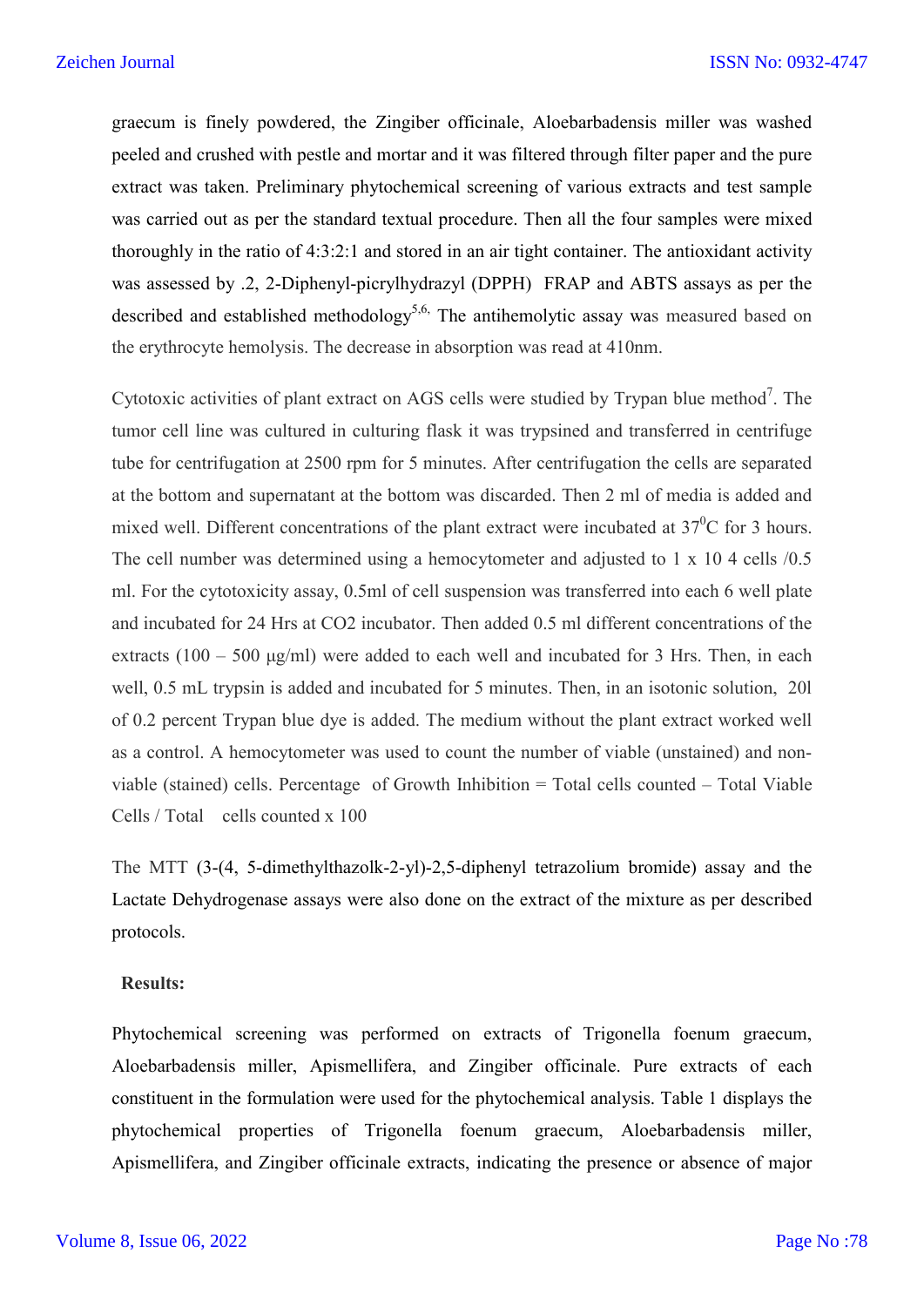# Zeichen Journal

phytoconstituents. Alkaloids, flavonoids, terpenoids, glycosides, phenols, tannins, and saponins were found in pure extracts of Trigonella foenum graecum, Aloebarbadensis miller, Apismellifera, and Zingiber officinale.

|                                        | Aloevera              | Fenugreek                | Honey          | Ginger                   |
|----------------------------------------|-----------------------|--------------------------|----------------|--------------------------|
| Carbohydrate                           | $\ddot{}$             | $\qquad \qquad +$        | $\ddot{}$      | $^{+}$                   |
| Glycoside                              | $\qquad \qquad +$     | $\qquad \qquad +$        | $\ddot{}$      | $\qquad \qquad +$        |
| Cardiac<br>glycosid<br>$\mathbf e$     | $\ddot{}$             | $\ddot{}$                | $\ddot{}$      | $\ddot{}$                |
| <b>AMINO</b><br><b>ACIDTEST</b>        |                       |                          |                |                          |
| Ninhydrin                              | $+$                   | $\overline{+}$           | $\ddot{}$      | $^{+}$                   |
| Xanthoprotein                          | $\! + \!$             | $+$                      | $\ddot{}$      | $\ddot{}$                |
| Folin                                  | $\ddot{}$             | $\ddot{}$                | $\ddot{}$      | $\ddot{}$                |
| <b>ALKALOI</b><br><b>DTEST</b>         |                       |                          |                |                          |
| Dragendroff                            |                       | $\ddot{}$                | $\ddot{}$      | $\ddot{}$                |
| <b>FLAVONOI</b><br><b>DTEST</b>        |                       |                          |                |                          |
| Alkaline                               | $+$                   | $^{+}$                   | $^{+}$         | $^{+}$                   |
| NH <sub>4</sub> OH                     | $\boldsymbol{+}$      | $^{+}$                   | $\! + \!$      | $^{+}$                   |
| <b>PHENOLIC</b><br><b>COMPOUN</b><br>D | $^{+}$                | $+$                      | $+$            | $^{+}$                   |
| <b>TEST</b><br>Tannin                  |                       | $\boldsymbol{+}$         |                |                          |
| Quinone                                | -<br>$\boldsymbol{+}$ | $\overline{+}$           |                | $\overline{+}$           |
| Terpenoid                              | $^{+}$                | $^{+}$                   | $\ddot{}$      | $\ddot{}$                |
| saponin                                | $\ddot{}$             | $\ddot{}$                |                | $\ddot{}$                |
| Phenol                                 | $\overline{+}$        | $+$                      | $\overline{+}$ | $\overline{+}$           |
| Tannin                                 | $\frac{1}{2}$         |                          |                |                          |
| Phlobotannin                           |                       | $\ddot{}$                |                |                          |
| Anthracyanin                           |                       | $\overline{\phantom{0}}$ |                | $\overline{\phantom{0}}$ |

## **Table 1 showing the phytochemical constituents**

The DPPH assay was used to determine the scavenging activity of plant extracts against free radicals. The violet colour has been replaced with yellow. At 580nm, the decreased intensity is measured. The results showed that as the concentration of the test drug increased, so did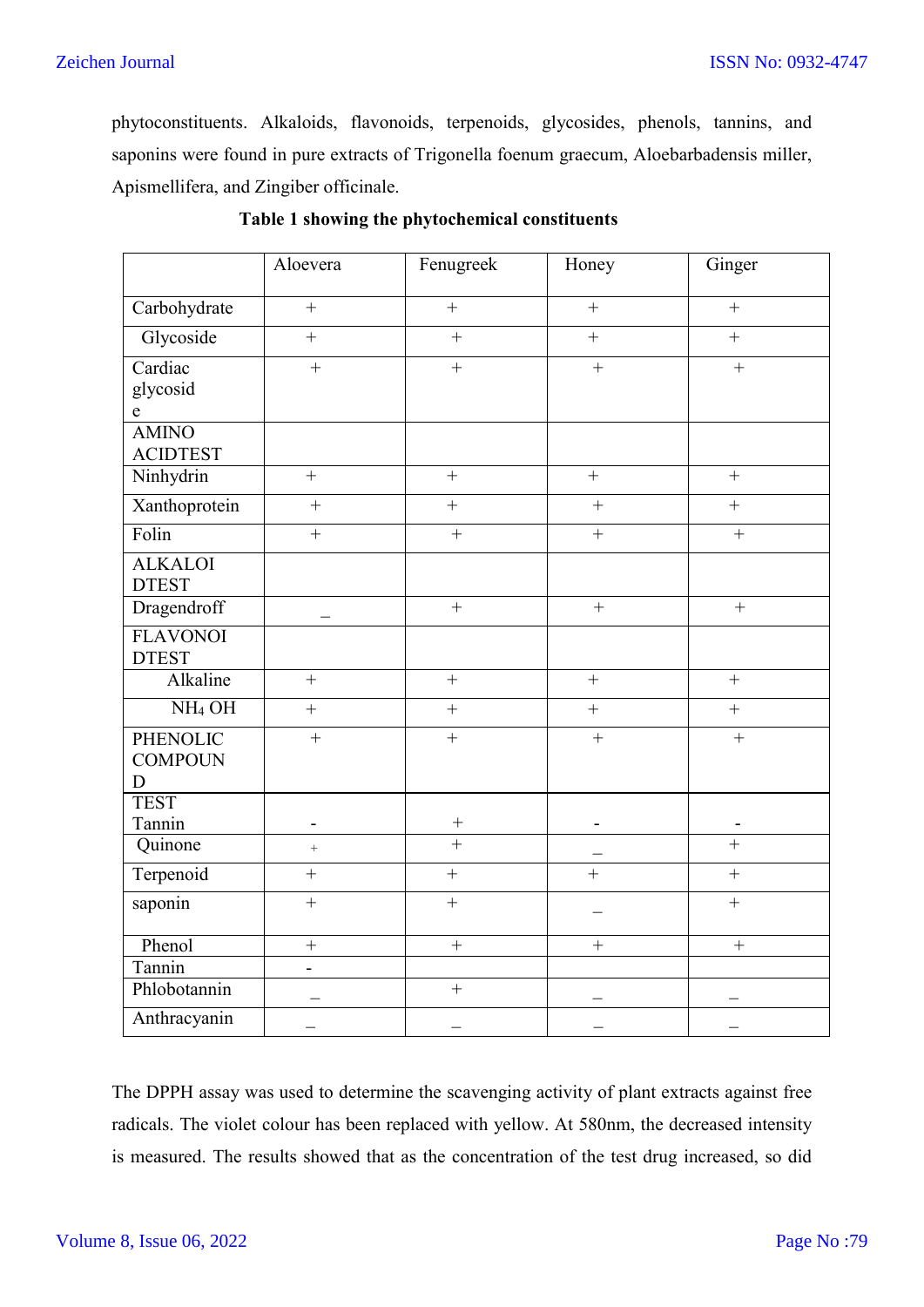the DPPH (Diphenyl-2-picrylhydrazyl) scavenging. When the concentration of plant extract is increased, so is the percentage of inhibition. At 12.5 mic.g, the maximum absorption is 91.10 percent. When compared to the standard, the percentage of inhibition was nearly equal to the standard value obtained at 10g concentration. Ascorbic acid is used as the standard here, and it inhibits at 94.07 percent at 10 mic.g. The Ic50 value was noticed to be 5.970mic.g/ml.

Table 2 showing FRAP assay results.

| <b>CONCENTRATION OF PLANT EXTRACT mg</b> | $%$ of inhibition |
|------------------------------------------|-------------------|
| lmg                                      | 9.61              |
| 2mg                                      | 30.85             |
| 3 <sub>mg</sub>                          | 37.99             |
| 4mg                                      | 45.45             |
| 5mg                                      | 51.58             |
| $0.5mg$ (std)                            | 50.13             |

Considering the FRAP assay, the maximum percentage of inhibition is 51.58 is seen at 5mg concentration. When compared to standard the plant extract was almost tothe herbal extracts. The Ascorbic acid is used as the standard here and it shows 50.13 percentage of inhibition at 0.5mg concentration. The IC50 value was found to be 4.401mg/ml.

Table 3 showing results of DPPH assay !

| Concentration of plant extract µg | % of inhibition |
|-----------------------------------|-----------------|
| $2.5 \mu g$                       | 37.77           |
| $5.0 \mu g$                       | 56.29           |
| $7.5 \mu g$                       | 71.85           |
| $10.0 \mu g$                      | 82.55           |
| $12.5 \mu g$                      | 91.10           |
| (std)<br>$10 \mu g$ (             | 94.07           |

Regarding the ABTS assay, the maximum percentage of inhibition is  $72.43$  is seen at  $500\mu$ g concentration. The Ascorbic acid is used as the standard here and it shows 76.27 percentage of inhibition at 400 µg concentration. The decreased O.D shows the maximum of absorption. The IC50 value was found to be 328.9474  $\mu$ g/ml.the results are tabled below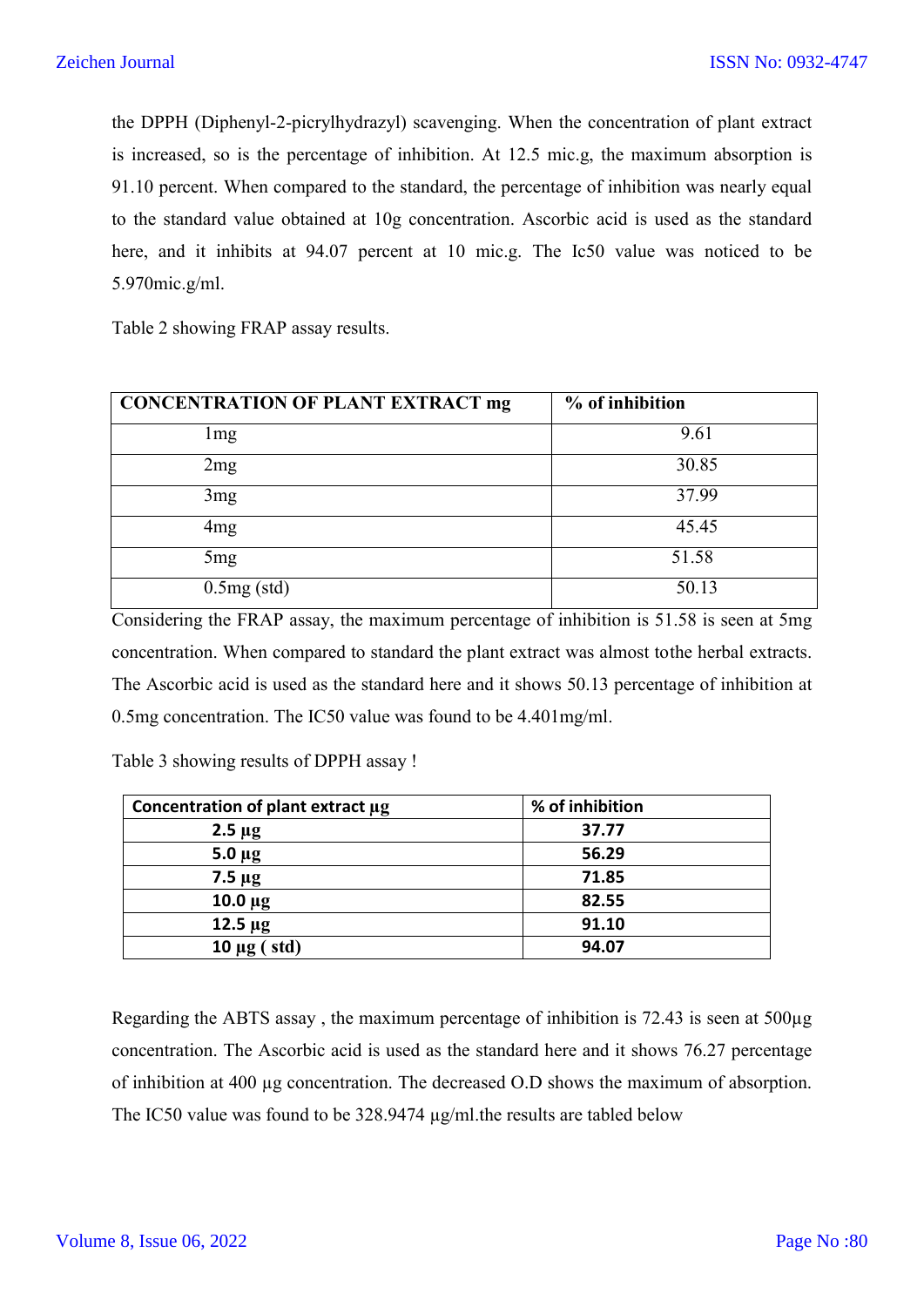| <b>CONCENTRATION OF PLANT</b> | $%$ OF            |
|-------------------------------|-------------------|
| EXTRACT <sub>µg</sub>         | <b>INHIBITION</b> |
| $100 \mu g$                   | 12.17             |
| $200 \mu g$                   | 24.99             |
| $300 \mu g$                   | 55.76             |
| $400 \mu g$                   | 62.17             |
| $500 \mu g$                   | 72.43             |
| $400 \mu g$                   | 76.27             |

|  |  | Table 4: concentration and absorption of ABTS assay using herbal extract |
|--|--|--------------------------------------------------------------------------|
|--|--|--------------------------------------------------------------------------|

The Trypan blue test was performed to determine changes in the viability of each cell line after being exposed to the formulation of products. The assay was performed during 48 h of treatment and 24 h of recovery time after treatment with formulation of Trigonella f graecum, Aloebarbadensismiller, Apismellifera and Zingiber officinale. Here the greatest decrease in the viability in stomach cells was observed 48hrs of treatment in those of AGS cells. The viability of the cell lines decreased in a concentration dependent manner during the graecum, Aloebarbadensismiller, Apismellifera and Zingiber officinale. Here the greatest decrease in the viability in stomach cells was observed 48hrs of treatment in those of AGS cells. The viability of the cell lines dec Apismellifera and Zingiber officinale. The IC50 Value for herbal extract is 144.50 µg. If the exposed to the formulation of products. The assay was performed during 48 h of exposed to the formulation of products. The assay was performed during 48 h of nd 24 h of recovery time after treatment with formulation Extra<br>
Table 4: concentration and absorption of ABTS assay using herbal extract<br>
CONCENTRATION OF PLANT<br>  $\frac{100 \text{ µg}}{12.17}$ <br>  $\frac{200 \text{ µg}}{12.17}$ <br>  $\frac{200 \text{ µg}}{12.17}$ <br>  $\frac{200 \text{ µg}}{12.17}$ <br>  $\frac{200 \text{ µg}}{12.17}$ <br>



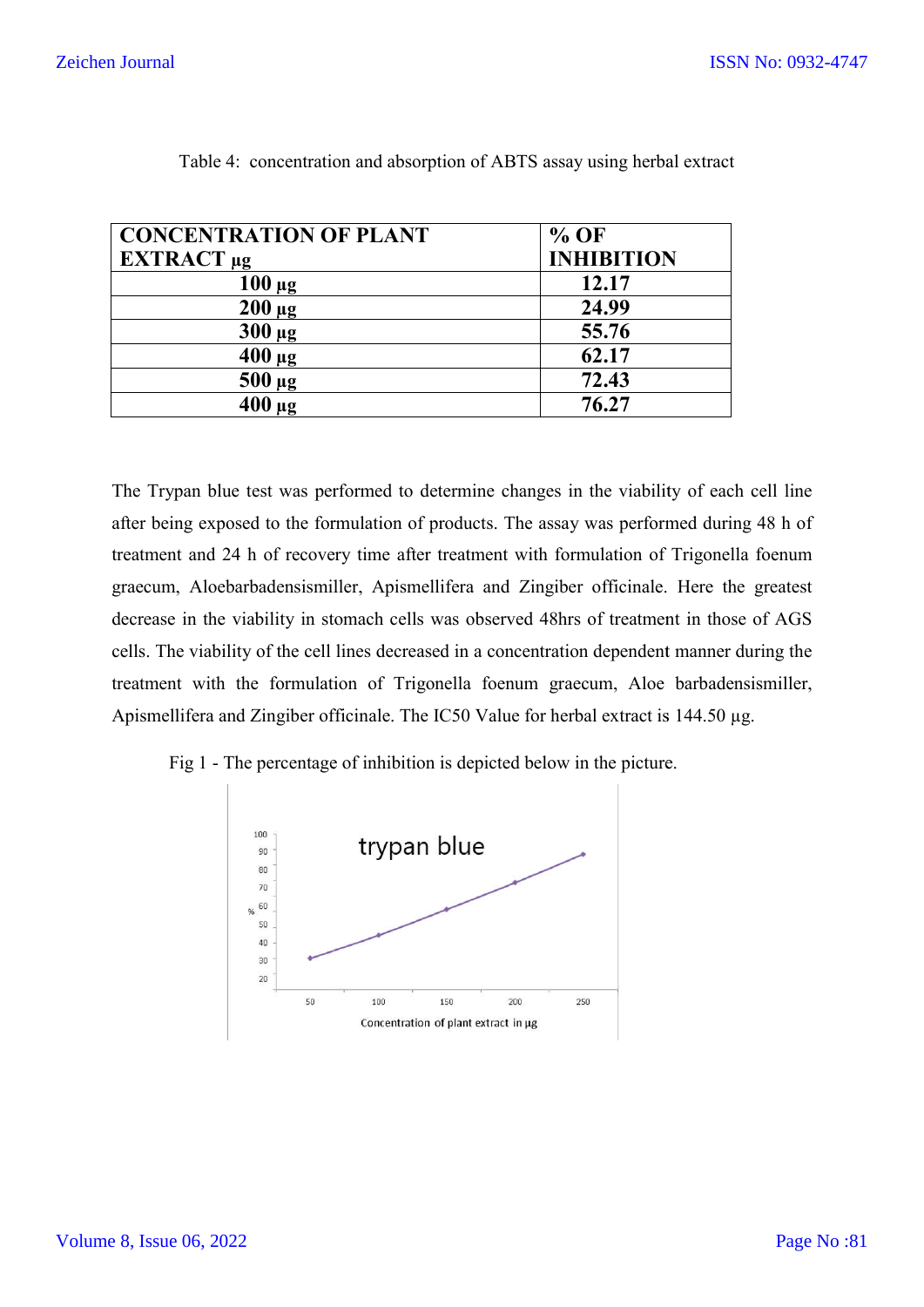Formulation of Trigonella foenum graecum, Aloebarbadensismiller, Apismellifera and Zingiber officinale showed notable cell death against the AGS cancer cell line. The percentage of cell viability was measured by MTT assay using different concentrations of the mixture such as15.625µg/ml, 31.25µg/ml, 62.5µg/ml,125µg/ml and 250µg/ml. The IC 50 value of herbal extract is found to be 184.50 µg.

The cytotoxic effect of formulation of Trigonella foenum graecum, Aloebarbadensis miller, and Apismellifera and Zingiber officinale in AGS Cell Line By Lactate Dehydrogenase Assay is given below

Table 5- Cytotoxicity effect of formulation of *Trigonella foenum graecum, Aloebarbadensis miller, and Apismellifera and Zingiber officinale* in AGS CELL LINE BY LACTATE DEHYDROGENASE ASSAY:

| Concentration of Plant Extract $(\mu g)$ | % of Cytotoxicity |
|------------------------------------------|-------------------|
|                                          |                   |
| $15.625 \,\mu g$                         | 16.10             |
| $31.25 \,\mu g$                          | 28.16             |
| $62.5 \mu g$                             | 39.98             |
| $125 \mu g$                              | 50.61             |
| $250 \mu g$                              | 61.66             |

# **Discussion:**

The plant extracts of different species like of *Trigonella foenum graecum, Aloebarbadensis miller*, and *Apis mellifera* and *Zingiber officinale* separately have been well described. We wanted to make a combination of extracts and decided to study the antioxidant and antitumour effects of the mixture on AGS cell lines. Alkaloids, flavonoids, terpenoids, glycosides, phenols, tannins, and saponins were found in pure individual extracts of *Trigonella foenum graecum*, *Aloebarbadensis miller, Apismellifera,* and *Zingiber officinale*. The pure extract of combined herbal mixtures of *Trigonella foenum graecum, Aloebarbadensis miller, Apismellifera* and *Zingiber officinale* showed the presence of alkaloids, flavonoids, terpenoids, glycosides, phenols, tannins and saponins. Wang et al <sup>8</sup>have described the presence of antioxidant chemicals in aloe plant extracts which is similar to our studies. Li Z<sup>9</sup> have established the saponins in *Zingiber officinale* but not in honey. Even though there are studies which establish benefits in individual extracts, we are the pioneers to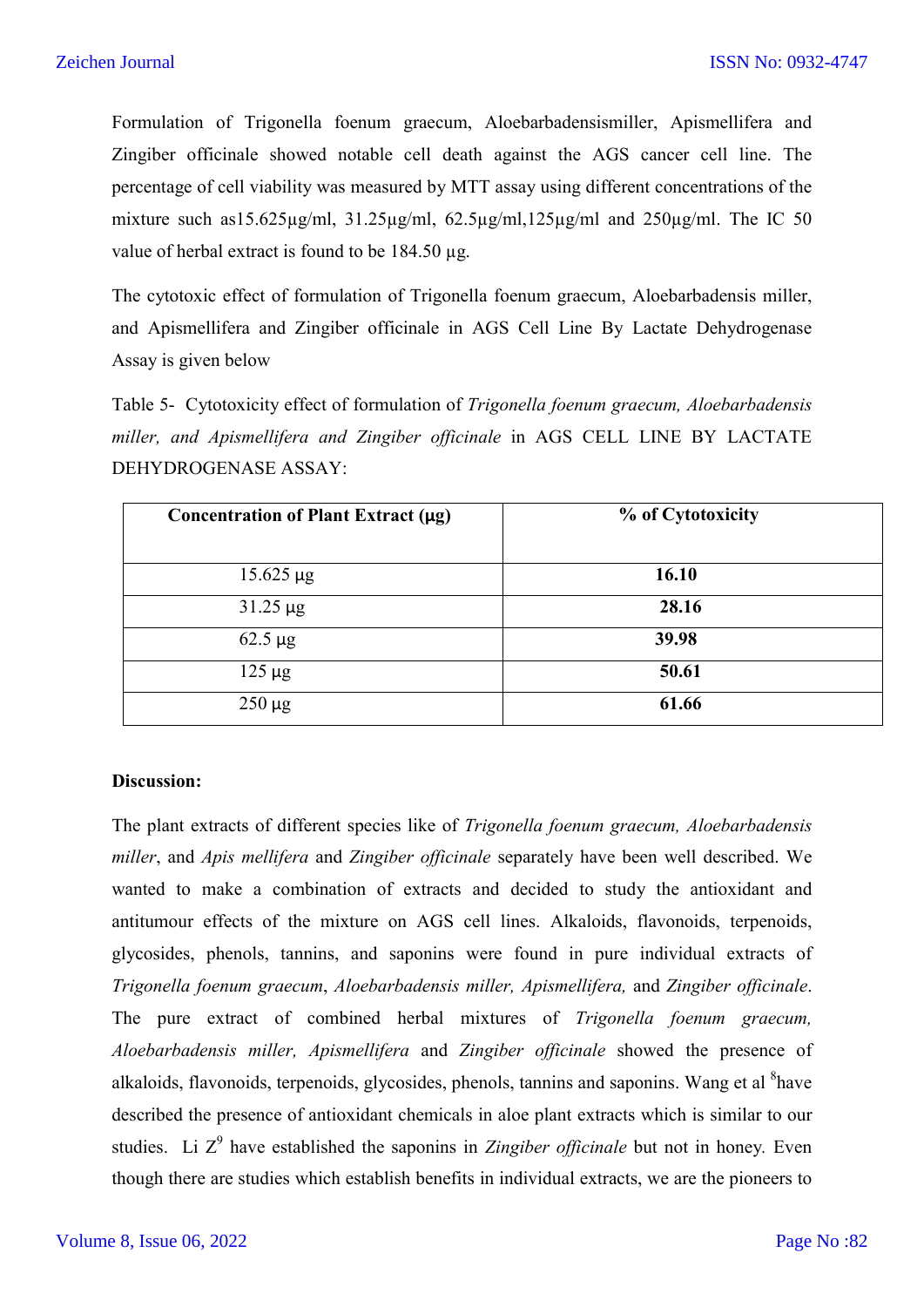prove the synergistic benefit with mixtures. The MTT assay and the FRAP assay clearly demonstrates the antioxidant effect of the mixture. All the supplementary assays of antioxidant have proved the presence of antioxidants in our herbal extract. Formulation of *Trigonella foenum graecum*, *Aloebarbadensismiller, Apismellifera* and *Zingiber officinale* showed notable cell death against the AGS cancer cell line. Suchitra et al have described anticancer activities in AGS cell lines in many plant extracts<sup>10</sup>. Mohan verma et al  $\frac{11}{1}$ have used AGS cell lines to demonstrate anti cancer activities in many herbs. The most unique nature of our study is the activity of mixture of herbal extracts on AGS cell line. The most important limitation is that the study does not include comparative analyses of each of the components with the mixture.

#### **Conclusion:**

A mixed formulation of herbal extracts of Trigonella foenum graecum, Aloebarbadensis miller, and Apis mellifera and Zingiber officinale had collaborative phytoconstituents and this was more than a combination of individual contents. This mixture had antioxidant and anti-cancer activity on AGS cell lines. We accept that the anti-tumour effect was not compared with individual contents.

#### **References:**

- 1. Rawla P, Barsouk A. Epidemiology of gastric cancer: global trends, risk factors and prevention. Prz Gastroenterol. 2019;14(1):26-38. doi: 10.5114/pg.2018.80001.
- 2. Suchitra MR, Parthasarathy S. Effect of administration of fenugreek seeds on HbA1Clevels in uncontrolled diabetes mellitus – a randomized controlled trial. International Journal of PharmTech Research(2015) 8:180–182.
- 3. Pressman P, Clemens R, Hayes AW. Aloe vera at the frontier of glycobiology and integrative medicine: Health implications of an ancient plant. SAGE Open Med. 2019;7:2050312119875921. doi:10.1177/2050312119875921.
- 4. Nazrul-Islam SK. Ferdous AJ, Hassan CM. Hassan M, Sultana S. Screening of honey for its antibacterial properties against pathogenic bacteria including resistant strains of Shigella. Fitoterapia-Milano.1993;64(2): 176–178.
- 5. Rajurkar NS, Hande SM. Estimation of phytochemical content and antioxidant activity of some selected traditional Indian medicinal plants. Indian J Pharm Sci. 2011;73(2):146-151. doi:10.4103/0250-474x.91574.